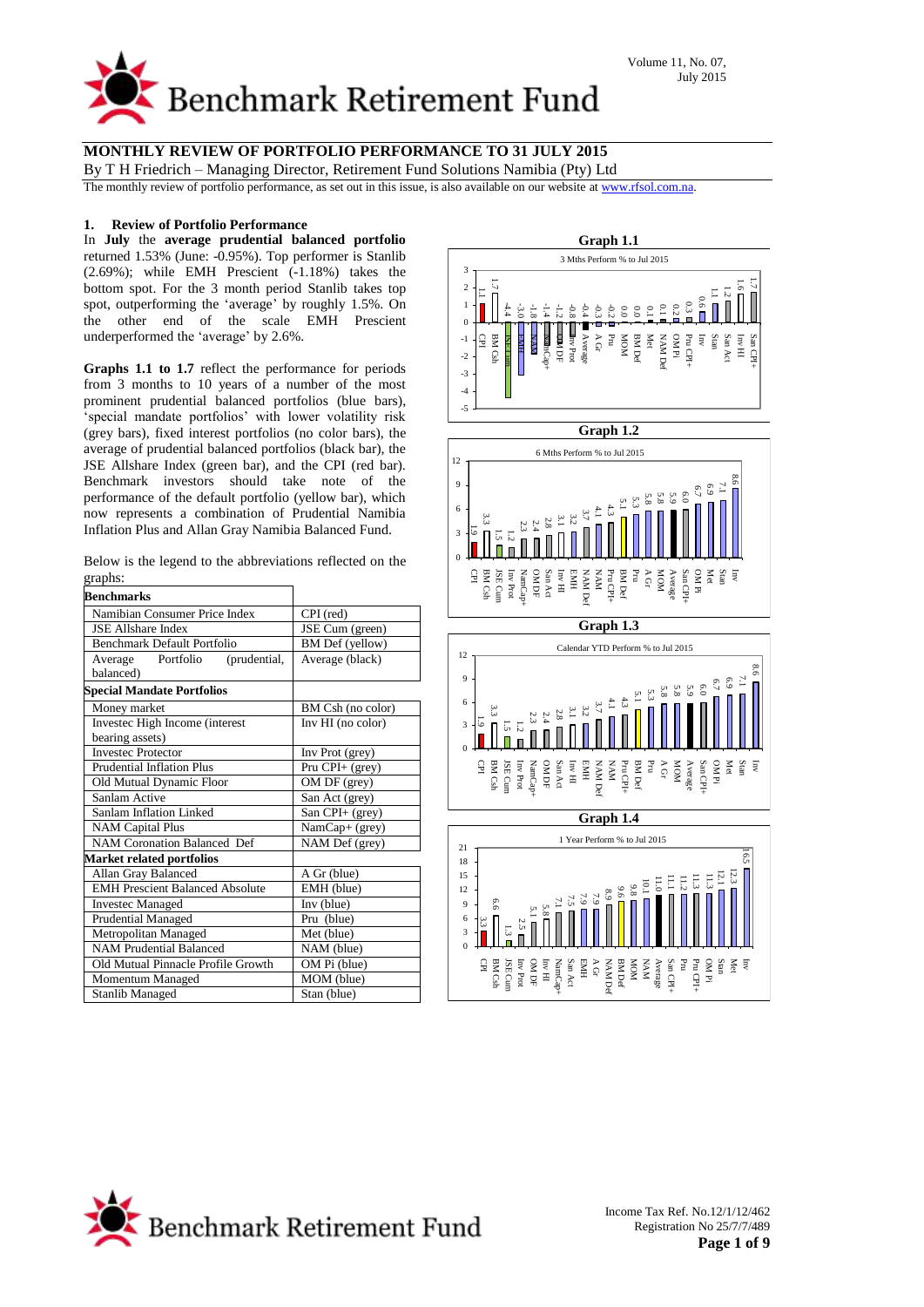

By T H Friedrich – Managing Director, Retirement Fund Solutions Namibia (Pty) Ltd

The monthly review of portfolio performance, as set out in this issue, is also available on our website a[t www.rfsol.com.na.](http://www.rfsol.com.na/)





**Graph 1.7**





**2. Performance of Key Indices** (index performance by courtesy of IJG/Deutsche Securities)









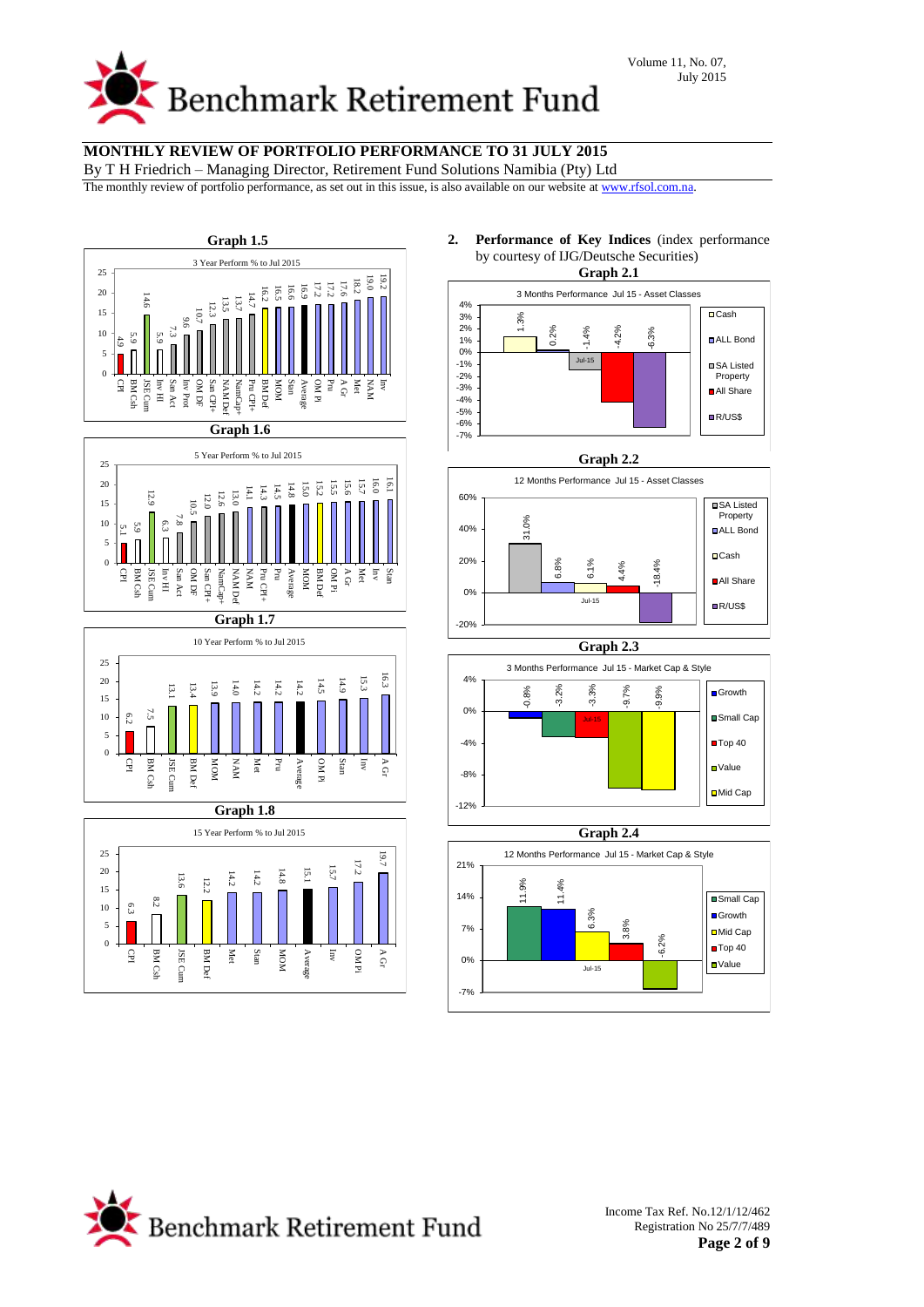# **Benchmark Retirement Fund**

# **MONTHLY REVIEW OF PORTFOLIO PERFORMANCE TO 31 JULY 2015**

By T H Friedrich – Managing Director, Retirement Fund Solutions Namibia (Pty) Ltd

The monthly review of portfolio performance, as set out in this issue, is also available on our website a[t www.rfsol.com.na.](http://www.rfsol.com.na/)



# **3. Portfolio Performance Analysis**

**3.1.Cumulative performance of prudential balanced portfolios Graph 3.1.1**



**Graph 3.1.2**

**Cumulative performance of prudential balanced portfolios relative to average prudential balanced portfolio on zero**





#### **3.2. 3-year rolling performance of prudential balanced portfolios relative to CPI Graph 3.2.1**



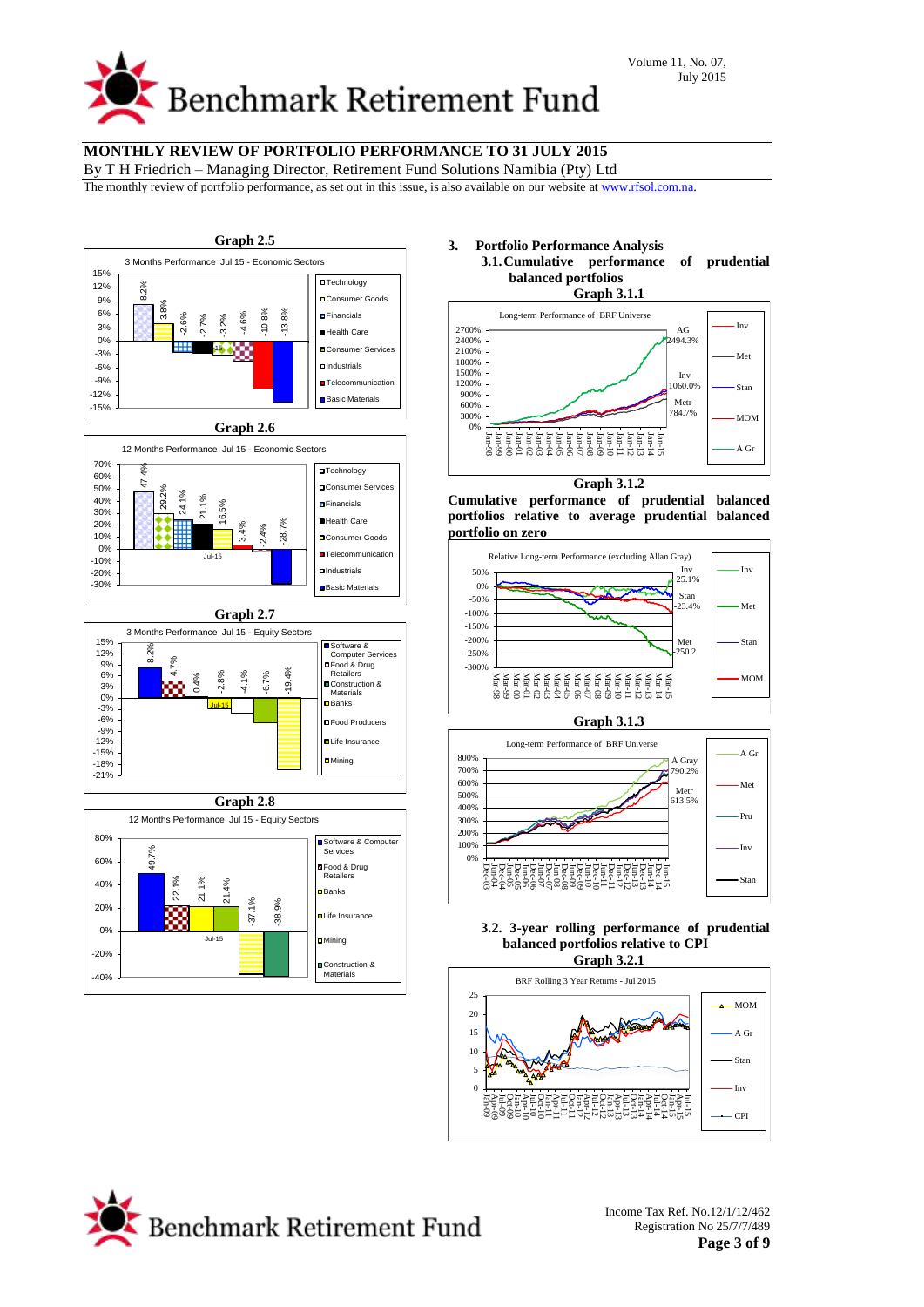By T H Friedrich – Managing Director, Retirement Fund Solutions Namibia (Pty) Ltd

The monthly review of portfolio performance, as set out in this issue, is also available on our website a[t www.rfsol.com.na.](http://www.rfsol.com.na/)



**3.3. 3-year rolling performance of prudential balanced portfolios relative to average prudential balanced portfolio on zero Graph 3.3.1**





**3.4.Monthly performance of prudential balanced portfolios**





**3.5. 6-month rolling returns of 'special mandate' portfolios**





**3.6 Monthly and cumulative performance of 'Benchmark Default' portfolio relative to average prudential balanced portfolio**



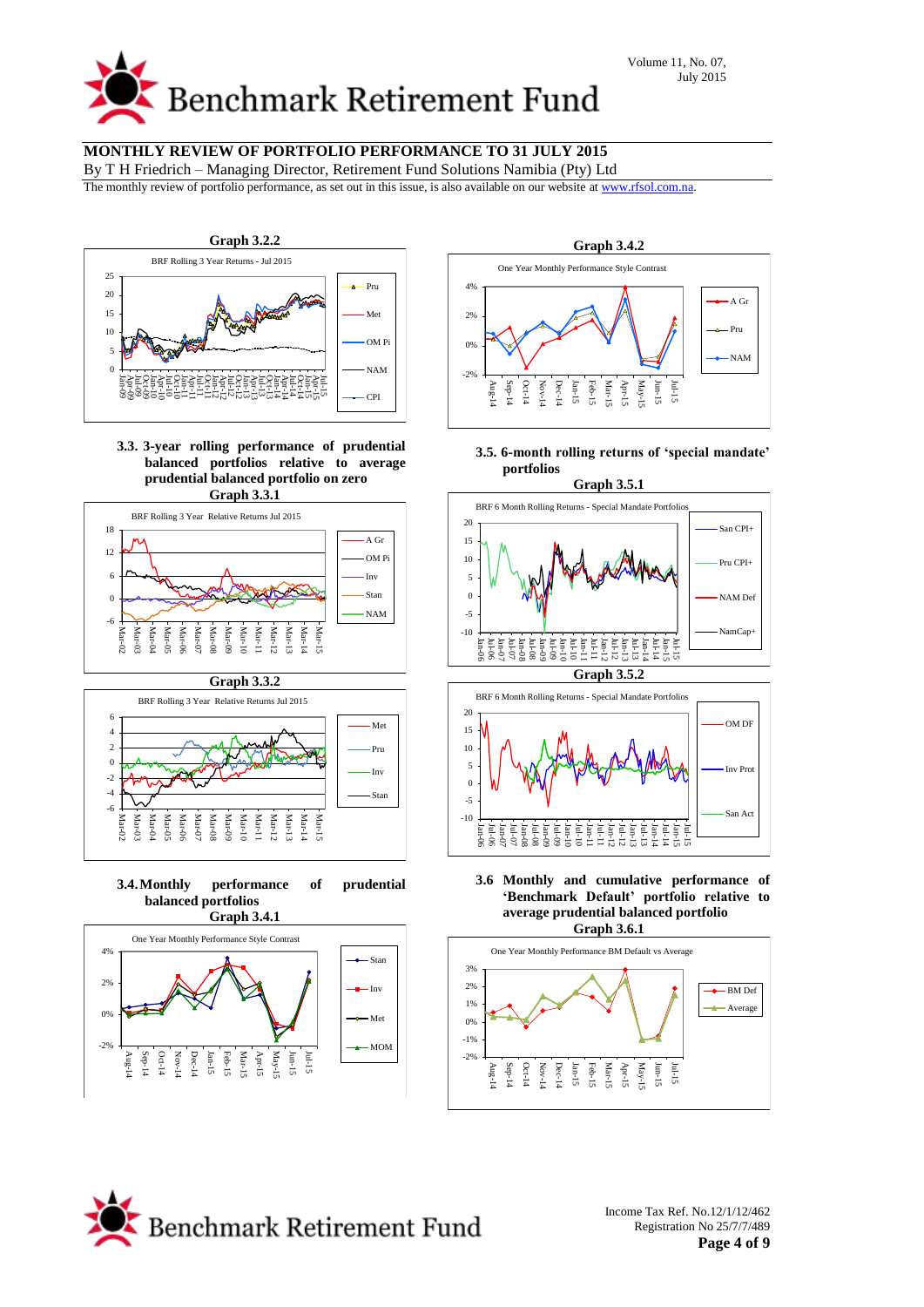By T H Friedrich – Managing Director, Retirement Fund Solutions Namibia (Pty) Ltd

The monthly review of portfolio performance, as set out in this issue, is also available on our website a[t www.rfsol.com.na.](http://www.rfsol.com.na/)



#### **3.7 One year monthly performance of key indices (excluding dividends)**



#### **Graph 3.7.2** -12% -9% -6% 18%<br>15%<br>12%<br>9%<br>6%<br>6%<br>6%<br>0%<br>0%  $\tilde{z}$ Sep-14 Oct-14 Nov-14 Dec-14 Jan-15 Feb-15 Mar-1 Apr-15 May-15 Jun-15 Jul-15 Mthly Index Performance (ex div) Industr Cns Gds Hlth Care Cons Srv Telec Techn



**Graph 3.7.4** Cumulative Index Performance ex 1 Jan 2015 (ex div) Cns Gds Hlth Care Cons Sr

# **4. The Benchmark Default Portfolio**

Jan-15 Feb-15 Mar-15 Apr-15 May-15 Jun-15 Jul-15

Graph 1.6 shows that the average prudential balanced portfolio returned 14.8% p.a. in nominal terms, or 9.7% p.a. in real terms, over the past 5 years while the Benchmark Default portfolio returned 15.2% p.a. in nominal terms, or 10.1% p.a. in real terms. The Benchmark Default portfolio is designed to produce a less volatile performance but also lower returns than the average prudential balanced portfolios with its significantly lower equity exposure (47.3% vs. 62.0% of the average prudential balanced portfolio, as at the end of June 2015) and the lower risk it consequently entails for the investor. It should be expected to underperform the average prudential balanced portfolio at times when shares outperform other asset classes and vice versa.

Considering that the average prudential balanced portfolio should deliver a real return before management fees (typically 0.75%), of roughly 6% per year, these portfolios are currently exceeding the expected long-term goal significantly over the past 5 years.

We would in the long-term expect the Default portfolio to sacrifice around 1% return for the benefit of lower volatility compared to the average prudential balanced portfolio, thus an expected real return before management fees (typically 0.75%), of around 5% per year. Over the past 5 years this performance objective was exceeded noticeably. The default portfolio returned a cumulative 92.5% compared to 86.4% for the average prudential balanced portfolio over this 55 month period from January 2011.

Relative to the default portfolio, the performance of the prudential balanced portfolios should be more volatile due to a significantly higher equity exposure and its performance should be much closer correlated to that of the overall equity market. The default portfolio should produce a significantly more volatile performance than the money market portfolio. The table below presents one year performance statistics over the 3 years August 2012 to July 2015:



Telec Techn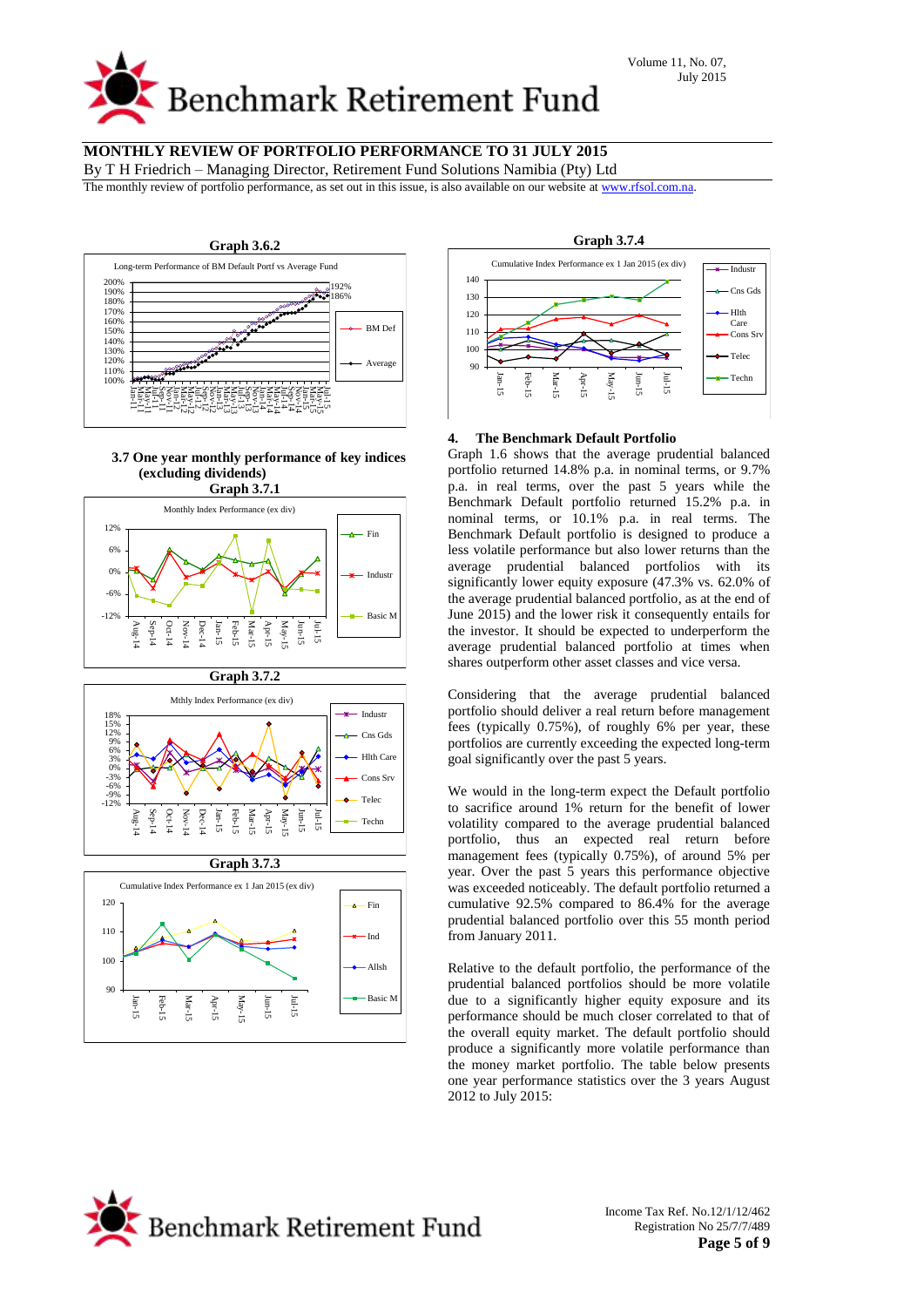# **Benchmark Retirement Fund**

# **MONTHLY REVIEW OF PORTFOLIO PERFORMANCE TO 31 JULY 2015**

By T H Friedrich – Managing Director, Retirement Fund Solutions Namibia (Pty) Ltd

The monthly review of portfolio performance, as set out in this issue, is also available on our website a[t www.rfsol.com.na.](http://www.rfsol.com.na/)

| Table 4.1                             |                        |                         |                            |  |  |  |  |  |  |
|---------------------------------------|------------------------|-------------------------|----------------------------|--|--|--|--|--|--|
| <b>Measure</b>                        | Money<br><b>Market</b> | <b>Default</b><br>Portf | Average<br><b>Prud Bal</b> |  |  |  |  |  |  |
| Worst annual<br>performance           | 5.3%                   | 8.0%                    | 10.2%                      |  |  |  |  |  |  |
| Best annual<br>performance            | 6.6%                   | 27.1%                   | 25.0%                      |  |  |  |  |  |  |
| No of negative 1 year<br>periods      | n/a                    | 0                       |                            |  |  |  |  |  |  |
| Average of negative 1<br>year periods | n/a                    | n/a                     | n/a                        |  |  |  |  |  |  |
| Average of positive 1<br>vear periods | 5.7%                   | 17.3%                   | 17.4%                      |  |  |  |  |  |  |

The Benchmark Default portfolio is a more conservative investment portfolio aimed at reducing negative returns and with a long-term return objective of inflation plus 5% before fees and roughly 4.3% after fees.

At this rate of return, the net contribution towards retirement by both, member and employer should be roughly 13% of remuneration, in order to achieve a reasonable income replacement ratio of 2% per year of service. It is very important that employers invested in the default portfolio are comfortable with these investment characteristics and that they should be able to create comfort amongst their employees as well.



**Graph 4** measures the success of the Benchmark Default portfolio in achieving its long-term gross investment return objective of inflation plus 5%, on a rolling 3 year basis. It also shows rolling 3 year returns of the average prudential balanced portfolio and rolling 3 year CPI. The Benchmark default portfolio 3 year return to end July was 16.2%, the average was 16.9% vs CPI plus 5% currently on 9.9%.

#### **5. Review of Foreign Portfolio Flows and the Rand How is the Rand doing?**

**Graph 5.1** indicates that the Rand by our measure is fairly valued at 10.25 to the US Dollar while it actually stood at 12.67 at the end of July. Our measure is based on adjusting the two currencies by the respective domestic inflation rates.



**Rand weakens despite foreign capital inflows**

**Graph 5.2** reflects a flow of capital into South African equities on a rolling one year basis, with a net inflow of 17.4 bn on a year-on-year basis at the end of July (outflow of R 8.1 bn year-on-year to end June). The month of July experienced a net inflow of R 10.1 bn. Since the beginning of 2006, foreign net investment in equities amounts to R 204 bn (end June R 194 bn). This represents roughly 1.7% of the market capitalization of the JSE.



**Graph 5.3** on a rolling one year basis reflects foreign portfolio outflows in respect of SA bonds of R 9.4 bn over the past 12 months to end of July (outflow of R 20.2 bn over the 12 months to end of June). Since the beginning of 2006, foreign net investment in bonds amounts to R 215 bn (to June just over R 210 bn). The month of July experienced a net outflow of R 5.3 bn.



The net inflows of foreign capital into equity and fixed interest securities was R 7.9 bn for the rolling 12 months to end July 2015 (outflow of R 12.0 bn to end June

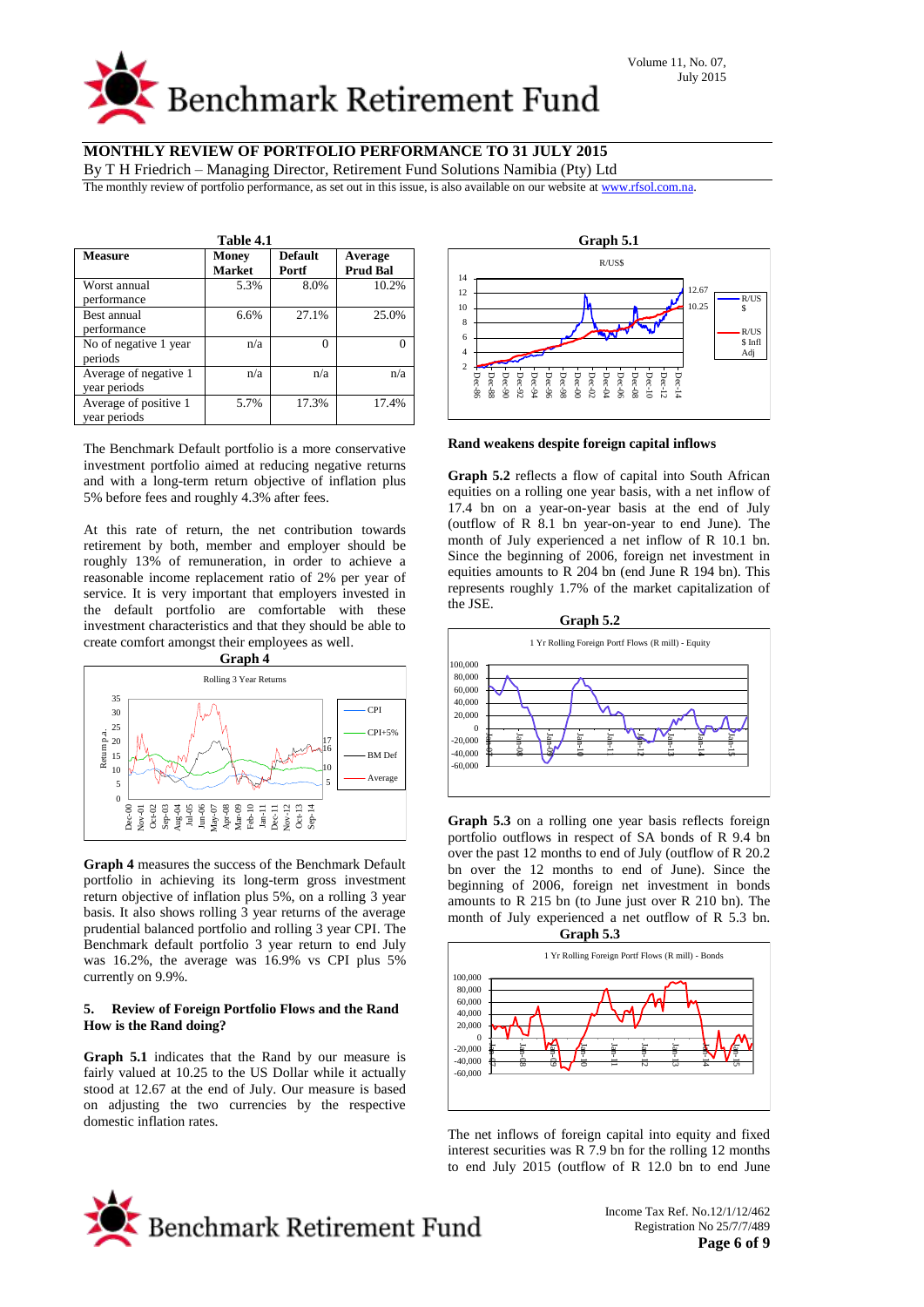

By T H Friedrich – Managing Director, Retirement Fund Solutions Namibia (Pty) Ltd

The monthly review of portfolio performance, as set out in this issue, is also available on our website a[t www.rfsol.com.na.](http://www.rfsol.com.na/)

2015), compared to an outflow of R 7.3 bn for the 12 months to end July 2014 (inflow of R 7.3 bn to end of June 2014). Since the beginning of 2006, total net foreign portfolio inflows amounted to R 419 bn (June R 404 bn).

**Graphs 5.4** reflects the movement of the JSE since January 1987 in nominal and in inflation adjusted terms, with trend lines for these. In nominal terms, the JSE grew by 12.1% per year since January 1987, and this excludes dividends of 3%. Namibian inflation over this period of just over 28 years was 8.4% per year. This is equivalent to a growth in real terms of 3.7% p.a. over this period, excluding dividends, or around 7% including dividends. **Graph 5.4**



 - 5,000 10,000 15,000 20,000 25,000 30,000 35,000 40,000 45,000 50,000 55,000

Dec-87

Dec-89 Dec-91 Dec-93 Dec-95 Dec-97 Dec-99 Dec-01 Dec-03 Dec-05 Dec-07 Dec-09 Dec-11 Dec-13 Allsh CPI adj Linear (Allsh) Linear (CP) adj)

**Graph 5.5** reflects the movement of the S&P500 Index since January 1987 in nominal and in inflation adjusted terms, with trend lines for these. Since January 1987 the S&P500 Index has grown by 7.4% per annum, over this period of just over 28 years. US inflation over this period was 2.7%. This is equivalent to a growth in real terms of 4.7% p.a. over this period, excluding dividends.



**Graph 5.6** provides an interesting overview of some of the major global share indices, showing up the NIKKEI and the DAX as the top performing share indices.



**Graph 5.7** provides an overview of relative movement of the key equity sectors on the FTSE/JSE since December 2005 when these indices were first introduced. From this the investor should be able to deduce which sectors offer greater value and which one's offer less value on the basis of fundamentals. Annualised returns for these indices since the beginning of 2006 were: Consumer Services: 22.0%; Consumer Goods 21.3%; Financials 10.5%; Industrials 10.1%; and Basic Materials 2.2%.



#### **6. The Tides Have Changed** By Tilman Friedrich

Undoubtedly the two subjects that currently feature most prominently in financial circles, is the rapid depreciation of the Rand and the dramatic decline in the price of oil. For the investor, these are important indicators and the question begs to be answered whether we will see a reversal of these developments or whether these represent new norms.

The below graph depicts the depreciation of the Rand against the Euro, the British Pound and the US Dollar since October 2000. Over this period to end of July the Rand depreciated by 67% against the US Dollar, by 80% against the British Pound and by 117% against the Euro.

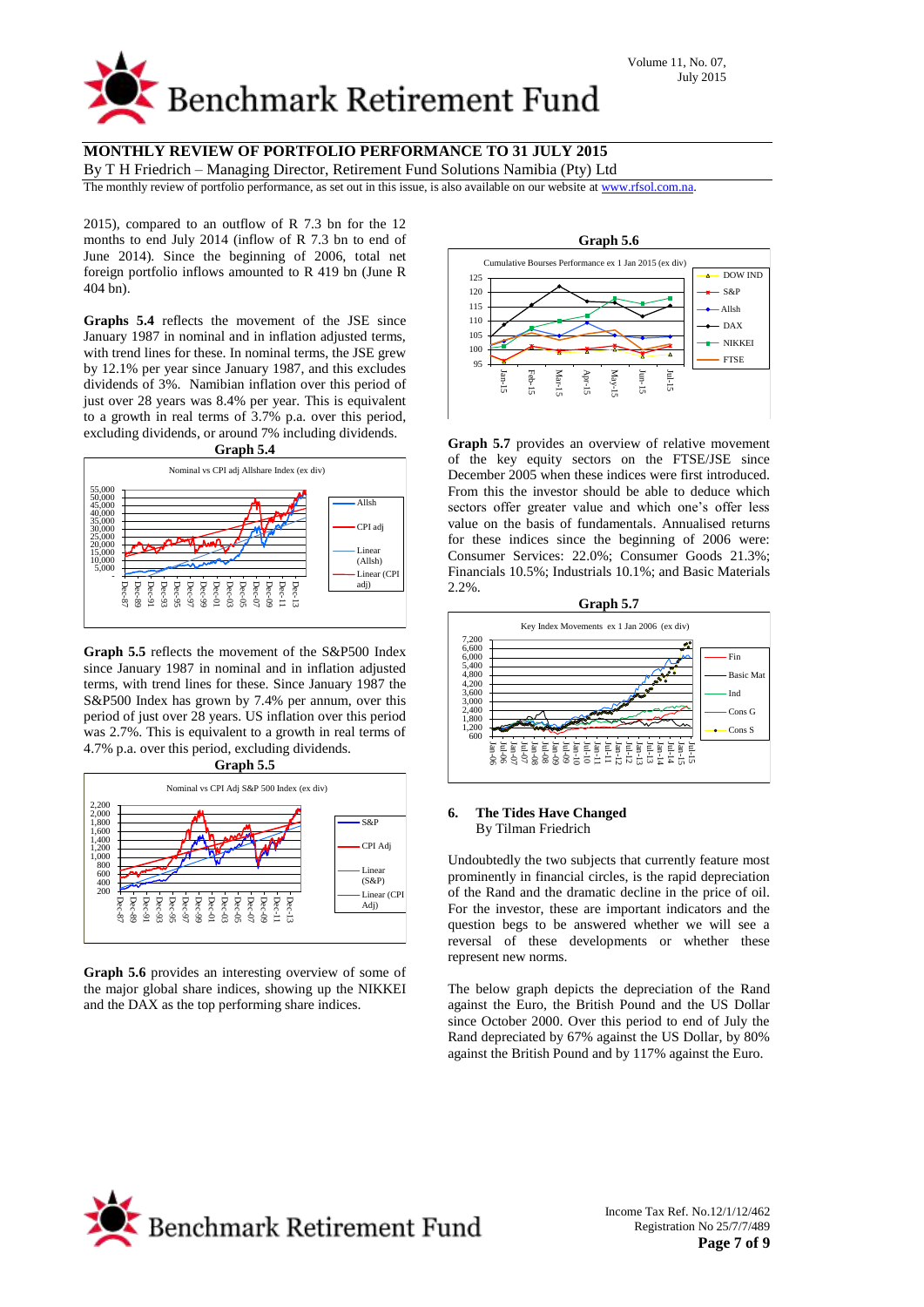

By T H Friedrich – Managing Director, Retirement Fund Solutions Namibia (Pty) Ltd

The monthly review of portfolio performance, as set out in this issue, is also available on our website a[t www.rfsol.com.na.](http://www.rfsol.com.na/)



The depreciation of the Rand occurred despite continued foreign investment capital inflows, specifically into equities as depicted in the following graph.



Evidently, foreigners still seem to find value investing in local equities, having invested close to R 20 billion over the past 12 months of which R 10 billion was invested in July alone.

So why have foreigners kept on investing despite the severe depreciation of the Rand? Well the following graph may provide the answer to this question showing the growth of the FTSE/JSE Allshare index since October 2000 in foreign currency.



Despite the recent decline of the ALSI, expressed in foreign currency, as the result of the depreciation of the Rand, the ALSI still delivered a return of 9.5% per annum in US Dollar terms, 9% per annum in British Pound terms and 7.6% in Euro terms over this period of close to 15 years. To this return can still be added the dividend yield of close to 3% per annum. Comparing this to the Dow Jones' 3.4% per annum over the same period, the British FTSE's 0.3% and the DAX's 3.2%, it should become self evident why foreigners still keep investing in local equities.

As we know foreign interest rates are at, or around zero percent in the US and other developed economies, and in cases even negative when inflation is brought into the equation. Investors can thus borrow cheaply and invest in our local bourses for a decent yield they will not find at home.

For foreign investors the question is whether the Rand will continue to weaken to the extent is has of late or whether it will actually move in the opposite direction. The following graph shows to what extent the Rand is currently under valued by the measure applied in this graph. The red line depicts the Rand: US Dollar exchange rate adjusted by the inflation differential of local and US inflation.



By this measure, the exchange rate should be 10.25 rather than the rate of 12.67 at the end of July, let alone the more recent 13.14 which represents an under valuation of close to 30%.

Considering the fundamentals, there is no reason why the Rand should have weekend so rapidly. Foreigners remain net investors in local financial markets while the SA trade balance has also been positive of the past 2 months in a row. The only conclusion is that this is driven by currency speculation that will not persist. Our expectation is thus that the Rand should strengthen in time although it is impossible to foresee when this will happen.

For the local investor this means that investing offshore now is not the right time in the light of the likelihood of the Rand strengthening again.

Other key economic variables the local investor should bear in mind are the oil price and interest rates. The oil price is important because oil is a core commodity in many commodity hedge funds and therefore also drives the price of other commodities. In the light of the shale gas 'revolution', shale gas can in many cases be produced profitably at today's oil prices, while technology is improving rapidly and its market share of global energy production is growing steadily. It is therefore likely that the oil price will remain at its current levels with little prospect of any significant increase but